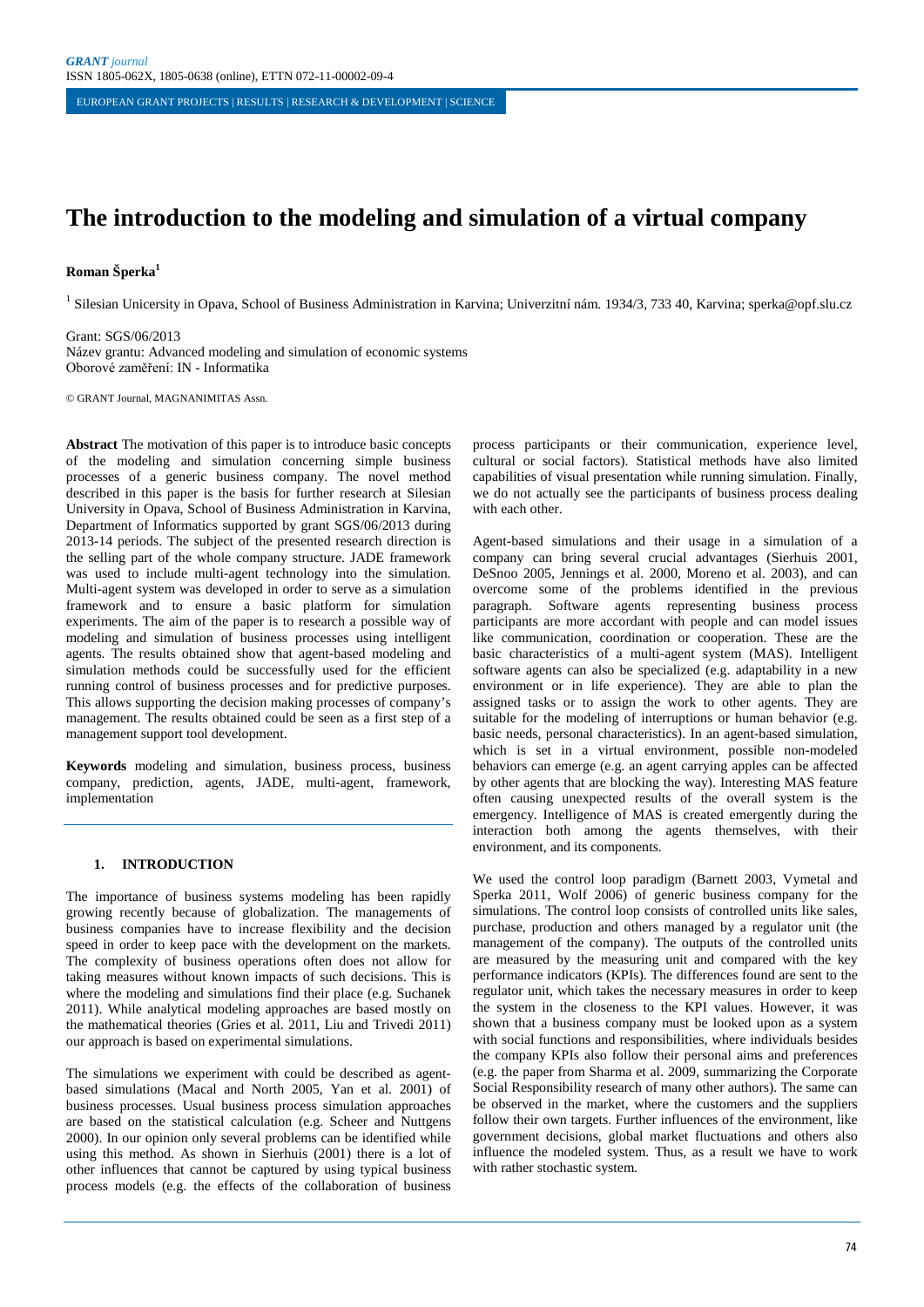The previous research results of our approach to this challenge using software agents were presented in the Vymetal and Sperka (2011). We reported on more issues dealing with the business process and financial market simulations (Vymetal et al. 2012, Vymetal 2011, Spisak and Sperka 2011). Business process simulation framework called MAREA was implemented and described recently in the Vymetal and Scheller (2012). This software application uses before mentioned control loop as a core principle. The architecture is based on the intelligent agent paradigm in order to simulate the human behavior and the market disturbances.

The motivation of this paper was to use the agent technology for the modeling and simulation of simple selling business process in order to obtain KPIs values. This could be used to improve decision making processes of the company's management. For our research work, a multi-agent system was implemented, which is able to deal with unpredictable phenomena surrounding every company nowadays. To achieve this goal, we use various types of agent's behavior. The structure of the paper is as follows. In the second section the business process simulation, mathematical model, and JADE framework are described. In the third section the agent's implementation is presented. Finally, the simulation results are discussed.

#### **2. SIMULATION FRAMEWORK DESCRIPTION**

Business Process Simulation Model (BPSM) described in this section is based on the aforementioned control loop paradigm. Market conditions as well as the customers' behavior are seen as an external part of the modeled system while the internal company behavior is subject to the simulation. We simulate core business processes of a business company like selling the goods to the customers as a part of the whole control loop (Fig. 1). Multi-agent system is implemented in order to serve as a BPM simulation framework. The subject of the simulation presented in this paper consists of the seller agents, customer agent types, the informative agent, and the manager agent. It represents the sales controlled component of the generic model. Seller agent interacts with the customer agent according to the standardized FIPA contract-net protocol (FIPA, 2002). This simplified system was extended by the disturbances influencing the agents' behavior. The disturbances occurrence is random and the number of customer agents is significantly higher than the number of seller agents. Under these circumstances the whole system can be described as a stochastic system.



Fig. 1. Generic model of a business company (source: own)

The behavior of agents in the simulation framework is influenced by two randomly generated parameters using normal distribution. The influence of randomly generated parameters on the simulation outputs while using different kinds of distributions is presented in our previous works e.g. Vymetal et al. (2012). The normal distribution seems to be optimal for modeling real business processes.

The overall workflow of the system proposed can be described as follows. The customer agents randomly generate the requests to buy some random pieces of goods. Seller agents react to these requests according to their own internal decision functions and follow the contracting. The purpose of the manager agent is to manage the requests exchange. The contracting results in the sales events to the customers. More attributes of sales like costs, pieces sold, revenue, and gross profit are analysed. These KPI attributes results could be used for further analysis. Especially in a situation, when real business data are not available.

## **2.1 Mathematical model**

The simplified model used to illustrate our assertions takes only one kind of stock item into consideration depicted by simulation experiments. The amount of stock items is not limited. As many pieces the customer wants to buy, so many he gets. The sellers-tocustomers ratio was chosen as 1:10 - one seller serves for 10 customers. The customers were joined into groups. Each group is being served by a certain seller. None of the agents can change its counterpart. In each period turn (here we assume a week) the customer agent randomly decides whether to start buying process or not. If the customer decides not to buy anything, his turn is over. Otherwise he creates a sales request and sends it to his seller. The seller agent answers with the proposal message (a quote starting with his maximal price using limit price parameter such as – *limit\_price \* 1.25*). This quote can be accepted by the customer or not. An acceptation is decided due to the valuation of a customer production function, which can be formalized like in the Vymetal et al. (2012) as follows:

$$
c_n^m = \frac{\tau_n T_n \gamma \rho_m}{O v_n} \qquad (1)
$$

 $c_n^m$  - price of *n*-th product offered by *m*-th seller,

- $\tau_n$  market share of the company for *n*-th product  $0 < \tau_n < 1$ ,
- *Tn* market volume for *n-*th product in local currency,
- $\gamma$  competition coefficient, lowering the success of the sale  $0 \leq \gamma \leq 1$ ,
- $\rho_m$  *m*-th sales representative ability to sell,  $0.5 \le \rho_m \le 2$ ,
- *O* number of sales orders for the simulated time,

 $v_n$ - average quantity of the *n*-th product, ordered by *i*-th customer from *m-*th seller.

The proposed price must be less or equal the calculated price (on behalf of the customer production function). If the price is acceptable, the contract is awarded, otherwise not. If the price or the quantity is not accepted by the customer, a rejection message is send to the seller. In such case, the seller decreases the price to the average of the limit price and the current price (in every iteration is getting effectively closer and closer to the limit price) and resends the quote back to the customer. The message exchange repeats until there is an agreement or a reserved time elapses.

The seller is responsible to the manager agent. The manager agent gathers data from all sellers each turn and evaluates the state of the company situation. These data are the result of the simulation experiment. The BPM simulation outputs serve to understand the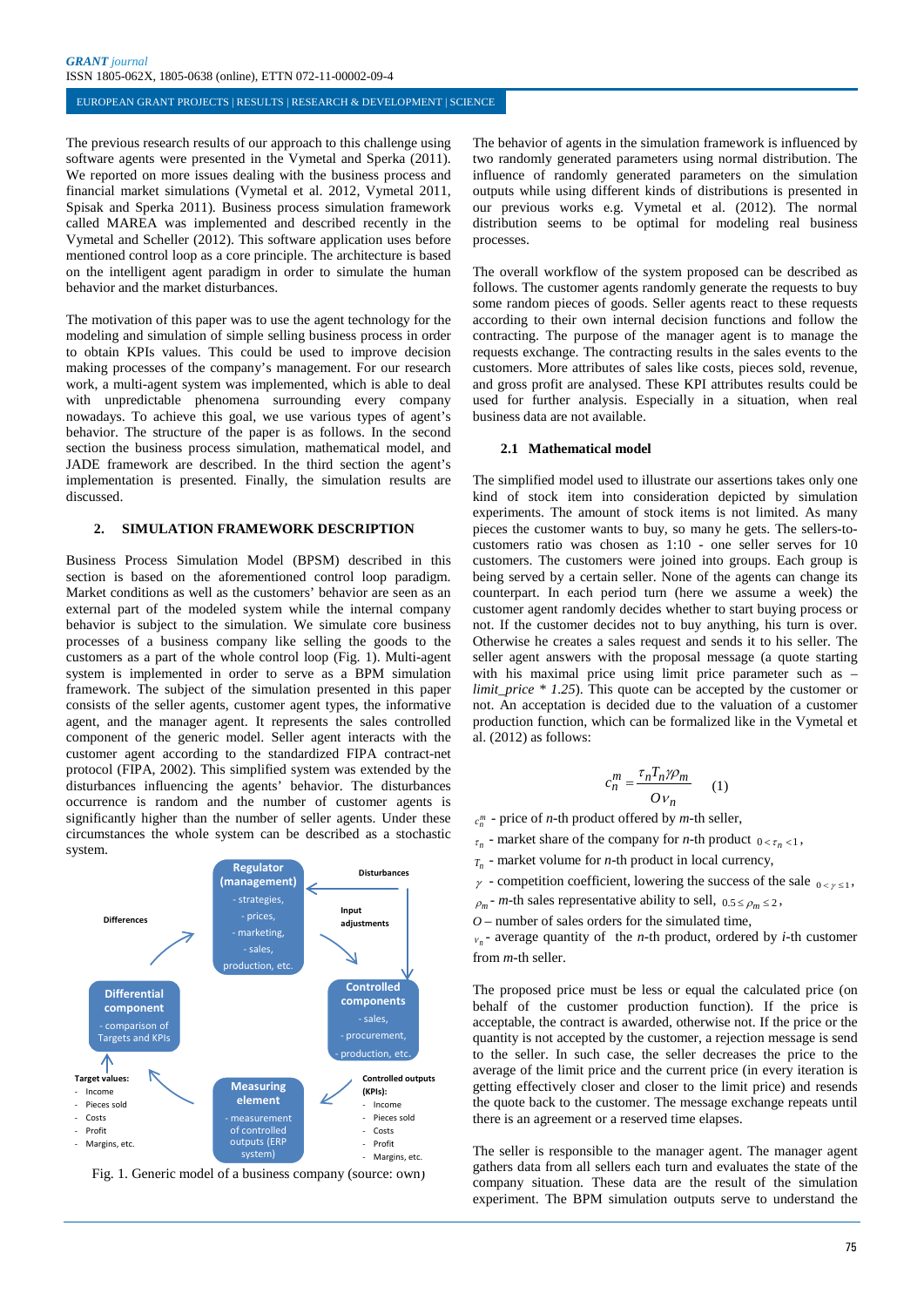company behavior in a time. Different simulation outputs depending on the agents' decisions, parameters, and behavior can be obtained. The customer agents need to know some information about the market (e.g. company's market share). This information is provided by the informative agent. This agent is also responsible for the turn management.

When simulating the unpredictable phenomena, the multi-agent system framework uses randomly (or pseudo randomly) generated data from the normal distribution. They provide the critical aspect of the uncertainty in a deterministic world. We have chosen two important agents attributes to be generated by the pseudorandom generator. These are sellers' agent ability and customers' agent decided quantity for purchase.

#### **2.2 JADE**

The agent platform JADE (Bellifemine et al. 2007) was chosen for the implementation, because it is a real tool for rapid agent development. There is not only communication language involved in JADE, but the whole platform for agents' deployment is present. This includes the runtime environment, where agents exist, libraries to write the source code, and also graphical tools to administrate them and to monitor their state.

JADE was developed by Telecom Italia in 1998, and it is still in development progress. Current version used, is the 4th. The agents' communication language is FIPA ACL. The runtime environment running instance is called a container. It is possible that more than one container is running at the same time. All active containers are called the platform. Every platform has always active one special "Main container" and all other containers know where to find it. Agents are located in containers (Fig. 2). There are two special types of agents – AMS (Agent Management System) agent provides the naming service and represents the authority in the platform. AMS also acts as the DF (Directory Facilitator) providing the Yellow Pages. Yellow Pages enable agents to seek the other ones and to provide the services they need to be able to achieve their goals.



Fig. 2. JADE running environment with two containers (source: own)

Every agent is a Java class – descendant of base JADE class "Agent". Its behavior is implemented in private subclasses of the concrete "Agent" class extension. This behavior extends JADE class "Behaviour". Every agent in JADE is implemented as single Java thread. The thread depends on its encapsulation. Behaviors are private subclasses of the thread. This eliminates all synchronization issues between concurrent behaviors accessing same resources and between behavior and its agent. Thus, behavior scheduling is not pre-emptive (as for Java class) but cooperative. When one behavior is in execution, it runs until returns. Programmer must define when

agent switches from one behavior to another one. On the other hand the switch from one behavior to next one is very much faster than the Java thread switch. In the next section is the agents' implementation presented in detail.

## **3. MULTI-AGENT SYSTEM**

Agents in the multi-agent system are situated in two levels. Base agent, ancestor of all BPM agents is the "BaseBpmAgent". It has implemented base functionality, such as registering to the Yellow Pages, searching for other agents, clean-up and more. All the existing agents in the system are descendants of this class.

Detailed BPM workflow is described in the form of the sequence diagram (Fig. 3) as follows. Customer agent, as in the real market, is the engine of the process. Each turn (week) it decides whether he will buy something. If so, he decides the quantity and sends the request to his seller (in JADE called CFP = call for proposal). After this the above mentioned negotiation with the seller takes place and the result is a rejection or a selling transaction. Once this negotiation was done, the turn for the specific agent finishes. When all the customer agents finish their negotiations, the turn (week) is over.



Fig. 3. BPM workflow sequence diagram (source: own)

To make its decision, customer agent needs information about the market – here the information agent comes. This information agent is responsible for giving information about the market to the customer agent (using behavior "ResponseBehavior"), but also for the timing. This agent decides when the turn (week) finishes and gives the information to all agents to prepare for another turn. Also it keeps in mind that the running model period is one year (52 weeks, using behavior "RunningTurnBehavior"). After this period it sends the info about "GameOver" (implemented in "BaseBpmAgent") and agents finish their functionality.

The customer agent has defined 4 types of behavior:

- 1. **RefreshInfo** this behavior gets the current information about the market. After informing the agent following behavior is started.
- 2. **RequestPerformer** the negotiation with the seller agent.
- 3. **ReceiveMessages** used to obtain the information from the information agent.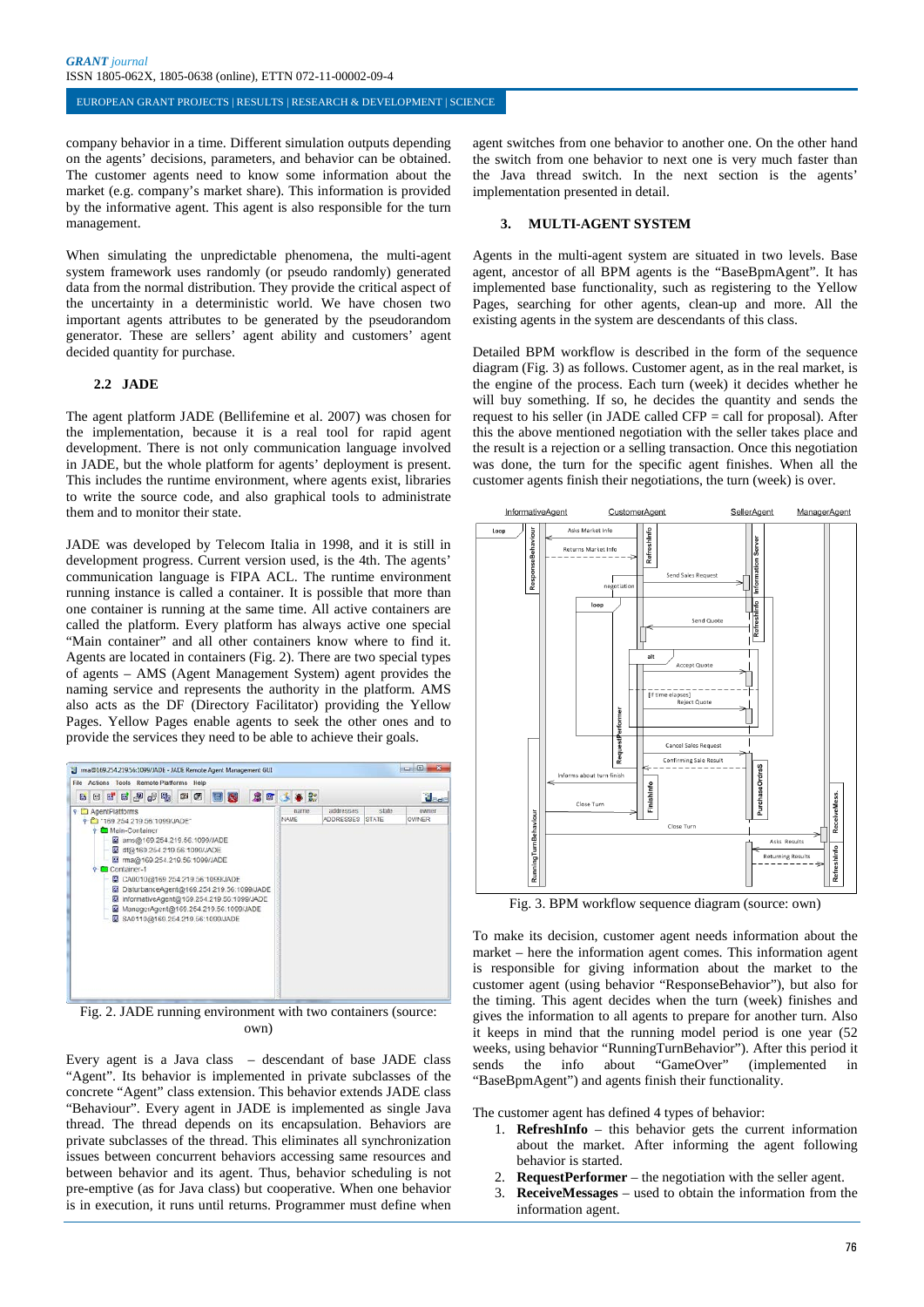4. **FinishInfo** – informs the information agent that the turn is over for this customer agent.

On the other hand the seller agent is in semi-sleep state and waiting. Once it has a request, immediately replies to the customer agent with the appropriate price and then waits again till the communication finishes. Actually, this agent is not aware of the turn (week) itself. It is informed by the manager agent asking for the report of the week work summary. This agent implements 3 server behaviors:

- 1. **OfferRequestsServer** reads CFP messages from the customers and negotiates with them.
- 2. **PurchaseOrdersServer** sells the goods (we don't have the limitation of the goods amount on the stock at this stage).
- 3. **InformationServer** informs the manager agent about its success in the selling each week.

Once per turn manager agent asks all the sellers about their success. After this, it values the company situation and makes the report about the state.

## **4. SIMULATION RESULTS**

One year of trading processes (52 weeks) was simulated in several simulation experiments. For each experiment the same parameterization was used. The obtained BPM simulation KPI values were different from case to case. We can see the results in the aggregated form in Table 1. Three types of final results in the three rows are presented. Four types of KPIs were counted at the end of the year (Pieces sold, Revenue, Costs and Gross Profit values). In the first row of Table 1 the sum values of KPIs are recorded. In the second row the average and in the third row the standard deviation values are listed. Similar KPI values achieve real companies on the real markets.

Tab. 1. Aggregated KPI values in 52 weeks (source: own)

|                 |       |          |        | Pieces sold Revenue (CZK) Costs (CZK) Gross Profit (CZK) |
|-----------------|-------|----------|--------|----------------------------------------------------------|
| <b>SUM</b>      | 1969  | 12306.25 | 7876   | 4430.25                                                  |
| <b>AVG</b>      | 37.87 | 236.66   | 151.46 | 85.2                                                     |
| Std. dev. 14.68 |       | 91.73    | 58.7   | 33.02                                                    |

Typical KPI functions are presented in Figure 4. More important than absolute numbers is the course of KPI functions. The one year curves show similar trends. Sharp fluctuations are typical for the current situation on the markets. They represent disturbances. The companies have to deal with these disturbances in order to survive. Therefore the agent-based BPM simulation shows fluctuating trend in KPI functions.



Fig. 4. KPI values. One year of trading is presented (source: own)

Practical usability of the simulation framework proposed can provide predictive possibilities in decision making process. Any business company can use it to predict KPI values at a certain time. The accuracy of such simulation depends on the parameterization. The main user task when setting up the framework is to accurately define the number of agents and behavior attributes according to Equation 1. The lack of some parameters can be replaced by random values generation. It is not necessary to dispose with all parameters.

#### **5. CONCLUSION**

This paper presents agent-based modeling and simulation of business processes. Multi-agent system was developed to support several simulation experiments dealing with selling part of a generic business company. The motivation was to simulate simple selling business processes in order to obtain key performance indicators (income, costs, revenue, sold pieces) in one year of trading behavior. The simulations were examined in JADE simulation framework. The idea is based on the precise parameterization of the framework. The results obtained show that using such framework can lead to real outputs. The outputs can be used for improving the decision making process, and to predictive purposes in business companies.

Our future research will extend the covered area to the buying processes, verification and validation of proposed approach.

#### **References**

- 1. BARNETT, M. Modeling & Simulation in Business Process Management. Gensym Corporation, 2003, pp. 6-7. http://news.bptrends.com/publicationfiles/11-03%20WP%20 Mod%20Simulation%20of%20BPM%20-%20Barnett-1.pdf. Accessed 16 January 2012.
- 2. BELLIFEMINE, F., CAIRE, G., GREENWOOD, D. Developing Multi-Agent Systems with JADE. John Wiley & Sons, New York, USA, 2007.
- 3. Foundation for Intelligent Physical Agents (FIPA) FIPA Contract Net Interaction Protocol. In Specification [online], 2002. FIPA. http://www.fipa.org/specs/fipa00029/ SC00029H.pdf. Accessed 13 June 2011.
- 4. GRIES, M., KULKARNI, Ch., SAUER, Ch., KEUTZER, K. Comparing Analytical Modeling with Simulation for Network Processors: A Case Study. University of California, Berkeley; Infineon Technologies, 2011, Corporate Research, Munich. http://www.eecs.berkeley.edu/IPRO/VIF/Papers/GKSK\_date03. pdf. Accessed 16 January 2012.
- 5. JENNING, N., FARATIN, P., NORMAN, T., O'BRIEN, P., ODGERS, B. Autonomous agents for business process management. Int. Journal of Applied Articial Intelligence 14, 2000, pp. 145-189.
- 6. LIU, Y., TRIVEDI, K.S. Survivability Quantification: The Analytical Modeling Approach. Department of Electrical and Computer Engineering, Duke University, Durham, NC, U.S.A, 2011. http://people.ee.duke.edu/~kst/surv/IoJP.pdf. Accessed 16 January 2012.
- 7. MACAL, C. M., NORTH, M. J. Tutorial on agent-based modeling and simulation. In: Proceedings of the 2005 Winter Simulation Conference, 2005, pp. 2-15.
- 8. MORENO, A., VALLS, A., MARIN, M. Multi-agent simulation of work teams. LNCS (LNAI) 2691, 2003, 281.
- 9. SHARMA, S., SHARMA, J., DEVI, A. Corporate Social Responsibility: The Key Role of Human Resource Manageement. Business Intelligence Journal, 2009, http://www.saycocorporativo.com/saycoUK/BIJ/journal/Vol2No 1/article9.pdf. Accessed 12 September 2010.
- 10. SIERHUIS, M. Modeling and simulating work practice. Ph.D. thesis, University of Amsterdam, 2001.